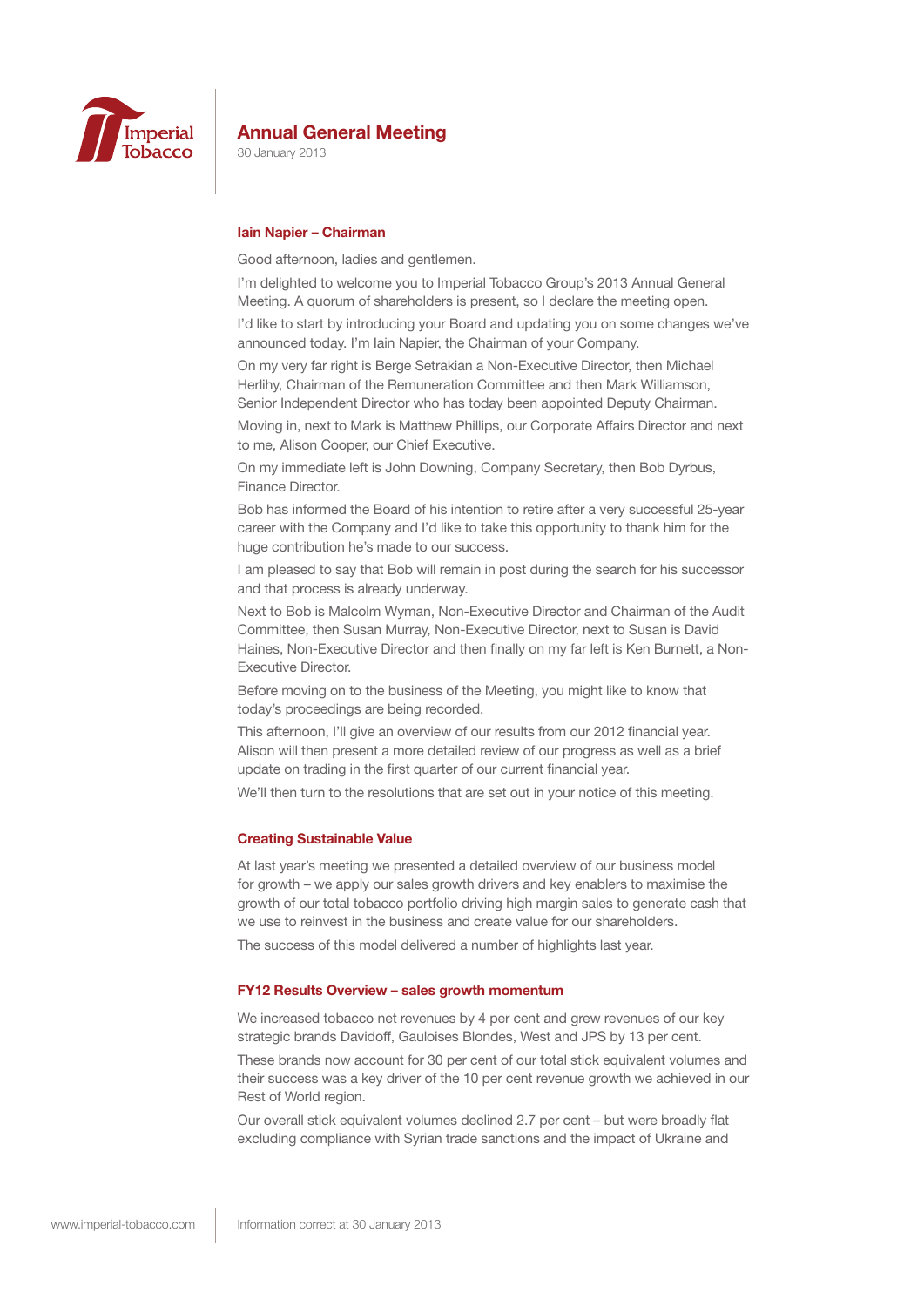

30 January 2013

Poland, where there was a steep decline in the legal markets.

This reflected the performance of our key strategic brands and the strong growth we achieved in make your own tobacco.

Fine cut tobacco volumes were flat overall however, we improved revenues by 13 per cent. Our premium cigar division had another great year, growing volumes by 11 per cent and revenues by 10 per cent and we made further excellent progress in smokeless tobacco in Scandinavia.

Tobacco operating margins were strong at 42 per cent. Tobacco adjusted operating profit was up 4 per cent and adjusted earnings per share grew by 8 per cent. Free cash flow was 1.3 billion pounds.

We wrote down the value of our Spanish goodwill due to a further deterioration in the Spanish economy. This was an accounting requirement, the impairment charge was a non-cash item and was excluded from our adjusted results.

In terms of supporting sales growth, last financial year we increased our investments behind our key assets – ensuring we balance investment with price, mix and cost management.

Our focus on maximising value increased returns to shareholders by over 40 per cent in the year – up to 1.5 billion pounds – including share buybacks of just over half a billion pounds and the buyback programme is ongoing.

Your Board proposed a final dividend of 73.9 pence per share, bringing the total dividend for last year to 105.6 pence per share – an increase of 11 per cent.

In addition, we again increased our dividend payout ratio – up to 52.5 per cent of adjusted earnings per share. I'd now like to hand you over to Alison to update you in more detail.

## **Alison Cooper – Chief Executive**

### **Sales Growth – a differentiated approach**

Thanks Iain and good afternoon.

Over the last two years we've made great progress in shifting our strategic focus, putting consumers at the heart of our business.

Our success is built around a differentiated approach that's focused on applying our understanding of consumer motivations to realise the potential of our portfolio – fantastic brands and products that offer consumers the best tobacco experiences.

This is fuelled by our winning culture, our people and our values; it's not just what we do, it's how we do it.

The response from our people to the changes we've been driving has been great to see; a united focus on sales on building total tobacco brands and consumer experiences that deliver high quality sustainable growth.

## **Our People**

Values, capabilities and engagement are integral to our people agenda.

Our values sum up the essence of what Imperial's about, guiding the way we work with each other and our stakeholders and we continue to invest in the development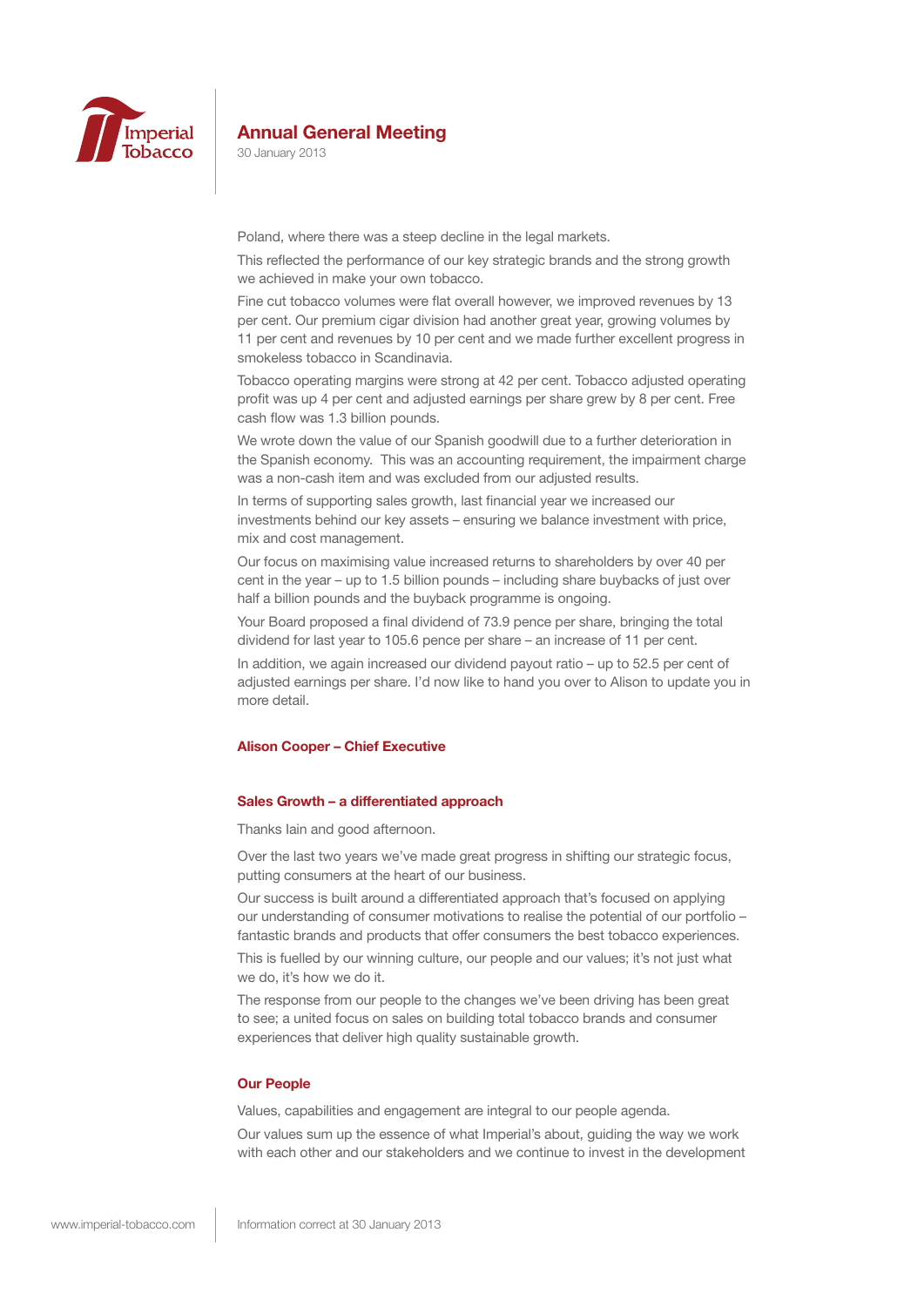

30 January 2013

of our people, building capabilities to drive sustainable growth.

Towards the end of 2012, we conducted our first global engagement survey with very encouraging results; overall 51 per cent of people are engaged in the business and a further 27 per cent are nearly engaged, which is a great foundation to build on. From a management team perspective 65 per cent are engaged, up from 59 per cent two years ago.

## **Corporate Responsibility**

Our approach to Corporate Responsibility supports the behaviour of our people and our sales strategy.

We've identified four long-term goals and focus areas which are defined in our CR Framework: responsible in how we make and sell our products creating a rewarding workplace so our people can do their best work respecting natural resources by minimising our environmental impact and re-investing in society – being an active member of the many different communities around the world of which we're part.

### **FY12 Responsibility Highlights**

We've made great progress in each of these areas last year.

We stepped up our anti-illicit trade activities and provided intelligence to law enforcement agencies which resulted in the largest ever seizure of counterfeit cigarettes in Europe; we further reduced accident rates, cut our energy use by 5 per cent and continued to work with suppliers to improve standards for the ethical sourcing of tobacco leaf.

We were awarded another gold award in the 2012 Business in the Community Corporate Responsibility Index and achieved our highest ever score of 76 per cent in the SAM assessment for the Dow Jones Sustainability Index.

### **Driving Quality Growth – Building Total Tobacco brands**

Turning to our 2012 operational performance and our focus on building total tobacco brands to drive quality sustainable growth, resulted in a number of strong portfolio performances.

## **High quality growth through Total Tobacco – Building Brands: Davidoff and Gauloises**

We grew Davidoff by 9 per cent, with very good results in Asia, the Middle East and Eastern Europe, where we gained volume and share at high margins.

Davidoff iD, launched last June, was a major portfolio initiative in the second half of last year; through iD we're opening up the Davidoff experience to a much broader consumer base, making the brand more accessible to more consumers in more markets.

We delivered another great performance with Gauloises Blondes, building on its strong base in the EU and driving sales in emerging markets.

Volumes were up 11 per cent, with excellent results in Africa and the Middle East.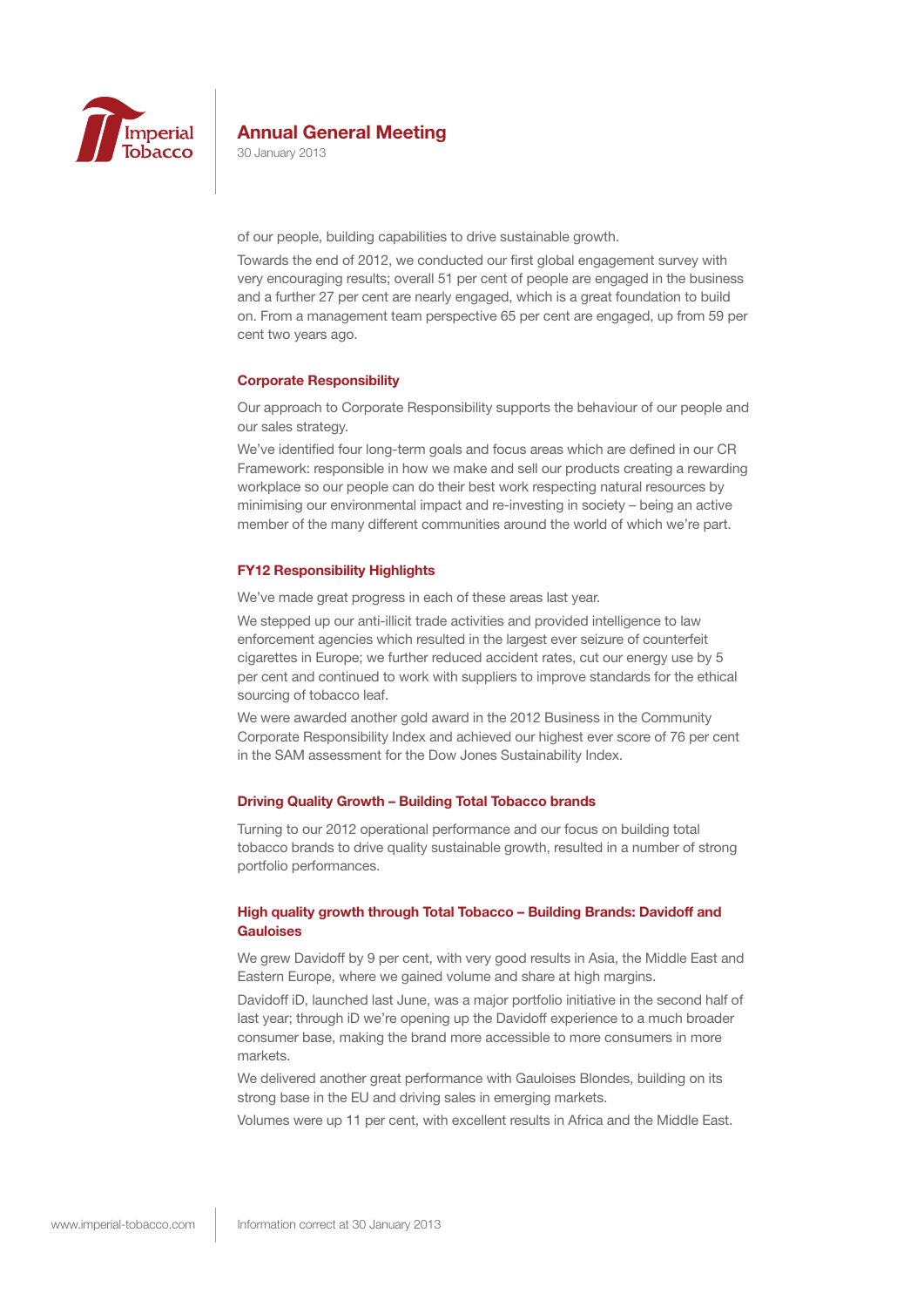

30 January 2013

### **High quality growth through Total Tobacco – Building Brands: West and JPS**

We grew West volumes by 5 per cent, with particularly good results in Eastern Europe and Asia Pacific.

We improved the brand's position in Turkey through new pricing and customer engagement strategies, with volumes up over 50 per cent last year.

JPS delivered very strong results in the UK and Australia as it continued to resonate strongly with value seeking consumers.

Gains in cigarette, and both roll your own and make your own fine cut tobacco were the key drivers of the JPS growth story.

## **High quality growth through Total Tobacco – Building Brands: fine cut tobacco, cigars, snus**

Our world leadership in fine cut tobacco is a real strength of the business. Excluding the impact of Poland, last year's volumes were up by 4 per cent and revenues grew strongly by 13 per cent.

There were some great successes in core EU markets, particularly in the high growth make your own sector.

Our premium cigar division, which includes Habanos and other premium cigars, performed well with very strong results in emerging markets with our luxury Cuban cigars, and excellent growth in China, Russia and the Middle East.

Limited edition launches supported sales and overall, we increased volumes by 11 per cent and net revenues by 10 per cent.

Our Scandinavian snus portfolio built on its strong track record of growth – volumes grew 53 per cent and revenues improved 46 per cent and our market shares increased in both Sweden and Norway.

## **Driving Sustainable Growth – EU**

Applying our sales growth drivers and consumer understandings across our footprint is key to driving sustainable growth.

In developed markets, such as those in the EU, economic and regulatory pressures continue to shape consumer choices.

Our bias is on driving revenue and profit performance, whilst actively managing our market share positions. By strategically balancing shares, revenues and profits – we focus on maximising returns.

Despite the weak environment we grew EU revenues last year by over 3 per cent. Operating profit was up by 4 per cent – and up by almost £80 million pounds in absolute terms.

#### **Americas**

In the USA, we're implementing a very clear plan to strengthen our competitive position.

We developed a fresh focus on driving growth on a state by state basis with a new cigarette pricing strategy. We rolled this out across 19 states last summer after a successful trial phase and our cigarette share's been on an upward trend since then.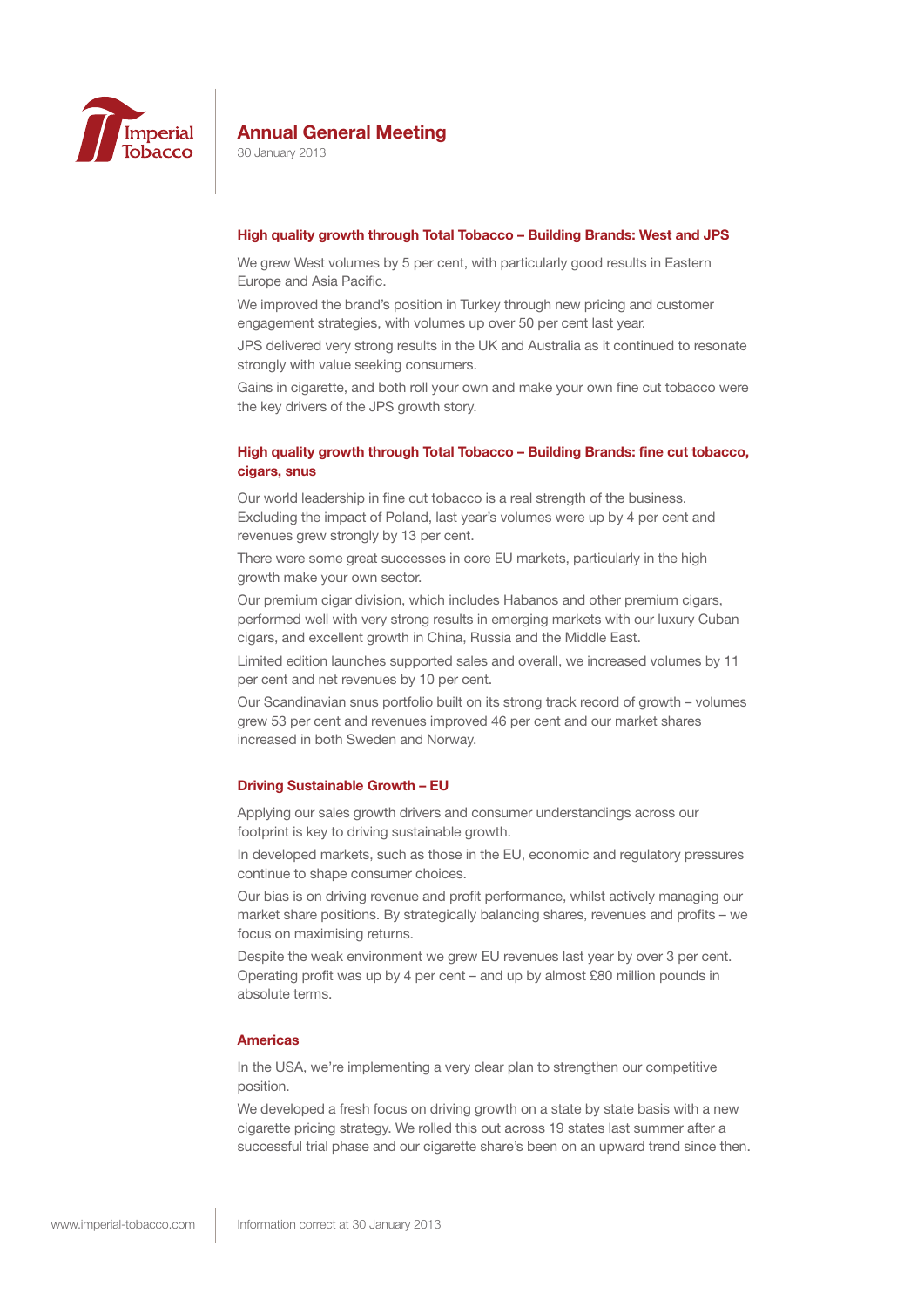

30 January 2013

The excellent performance of our premium cigar portfolio meant we improved volumes by 11 per cent and revenues by 10 per cent.

#### **Driving Sustainable Growth – RoW**

In our Rest of World region our focus is biased to quality volume and share growth and we see considerable future growth opportunities across these markets.

Our investments are supporting growth in this region and enhancing momentum behind our key strategic brands.

We made excellent progress last year, growing revenues by 10 per cent and profits by 7 per cent in our Rest of World region with strong performances in a number of markets including Russia, Algeria, Saudi Arabia, Taiwan and Australia.

### **Logistics**

Finally, in our Logistics business we grew profits by 2 per cent last year, an excellent result given the challenging operating environment.

In Tobacco logistics, price increases and cost saving initiatives benefitted results, offsetting cigarette volume declines.

In non-tobacco logistics our pharma business improved sales and gained share and expanded direct distribution, and our lottery business grew by adding new points of sale.

## **Sales Growth – a differentiated approach**

I began by talking about the change that's been driven through the business, we've put consumers at the forefront of everything we do and applied that to a portfolio that offers consumers unrivalled choice.

Our strategic approach to maximising the potential of our portfolio is delivering sustainable results and we're building total tobacco brands and consumer experiences that deliver high quality growth across our markets.

Our success is down to the things that set us apart: our total tobacco expertise, our approach to consumer insights and the motivation of our people and the values that bind them.

### **Interim Management Statement**

Before I hand back to Iain, I'd like to update you on trading in the first quarter of our current financial year.

## **Strategic Focus Delivering Quality Growth**

We've continued to deliver further quality growth across our total tobacco portfolio, including excellent results from our key strategic brands.

However, the macro-economic environment continues to be challenging and towards the end of the first quarter and into January, market trends have worsened in a number of key markets including in the EU and Russia.

We are confident in our strategic focus and are continuing to increase investment behind our key total tobacco assets and geographies.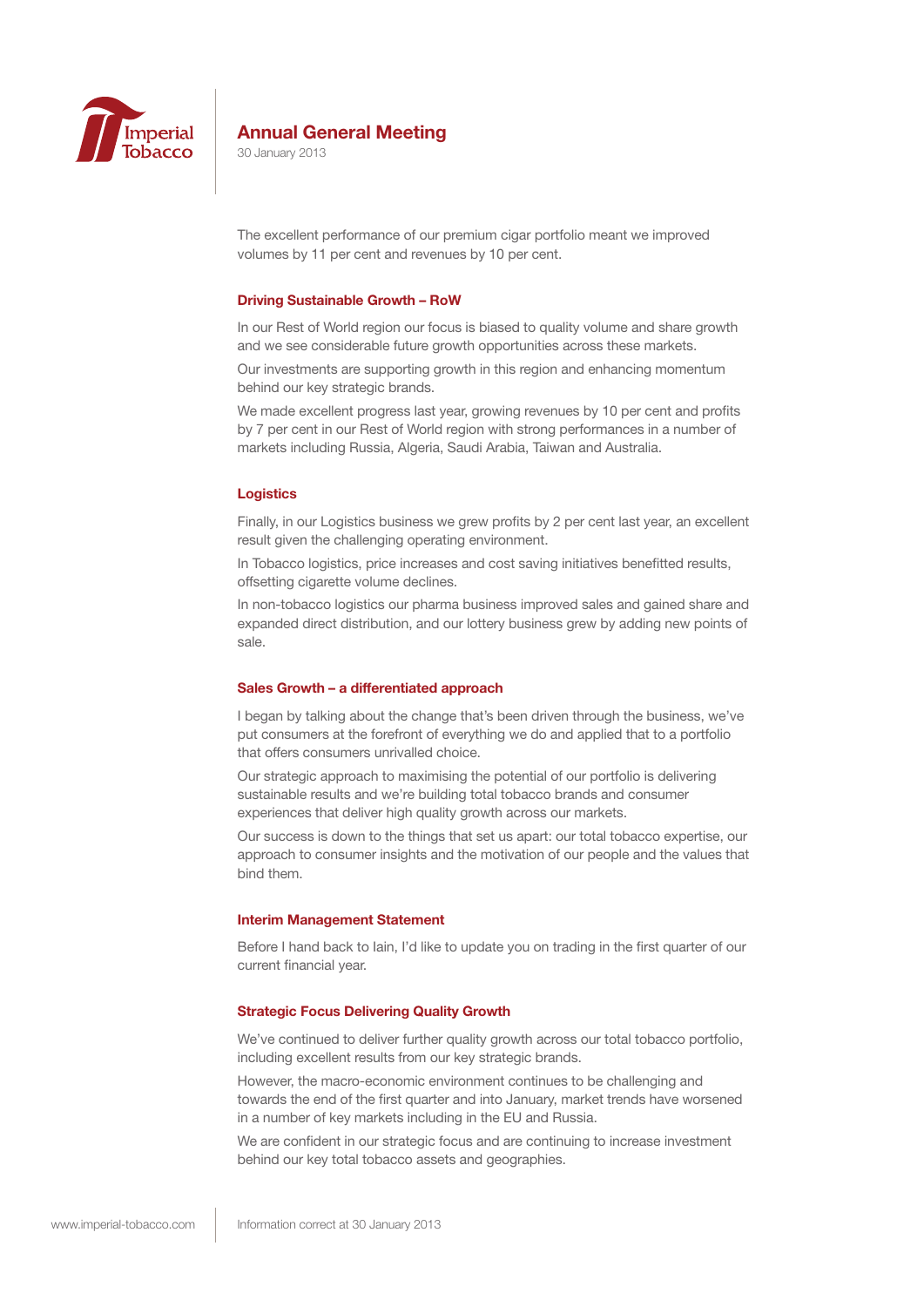

30 January 2013

Given our ongoing investment, and the European market pressures, we expect first half adjusted operating profit to be down year on year.

Our full year results remain in line with our expectations, reflecting the benefits from an acceleration of a cost optimisation programme, designed to fund our continued investment and offset the current European market pressures.

There's no doubt the current economic environment is challenging; but challenging environments also present opportunities.

Our focus on the consumer, our total tobacco portfolio and new consumer experiences are key to realising those opportunities and continuing to drive sustainable quality growth.

More details are available in our interim management statement; copies are available from the information point at the back of the room and on our website.

Davidoff iD is an exciting new king size range that will fuel further growth by making Davidoff accessible to a wider range of premium consumers.

The innovative iD concept is the result of our passion to translate the voice of the consumer into the smoking experience; Davidoff iD surprises the consumer every time they open the pack by revealing a new stylish, modern design.

Davidoff iD offers the consumer an exclusive new blend to enrich the smooth smoking experience and will be available in standard king size and GlideTec packs, both of which feature fresh iDeas whilst retaining Davidoff's unrivalled reputation for quality.

#### **Discover iDeas everyday**

Davidoff iD is a needs-based range which continuously excites consumer interest and enhances the opening ritual by revealing a new artistic discovery each time you open your pack, whilst incorporating a GlideTec one-handed opening in its portfolio.

## **Creating new rituals**

Davidoff iD is not just about opening rituals. It's about engaging more with consumers all along their journey with the brand: when they see it, when they buy it and when they experience it.

iD was unveiled at a prestigious international duty free and travel retail event in Singapore in May this year and received a tremendous reception. It will initially be rolled out in Duty Free as well as in Spain, Ukraine and Taiwan.

Davidoff iD will be instrumental in creating further momentum behind our sustainable sales growth strategy.

## **Total Tobacco portfolio**

As I told you previously, this is not just about Davidoff, or innovation. We are applying the needs approach in a systematic and consistent way across our total tobacco portfolio to generate sustainable momentum behind the top line.

Our portfolio has tremendous potential; we have been very active across our brands and